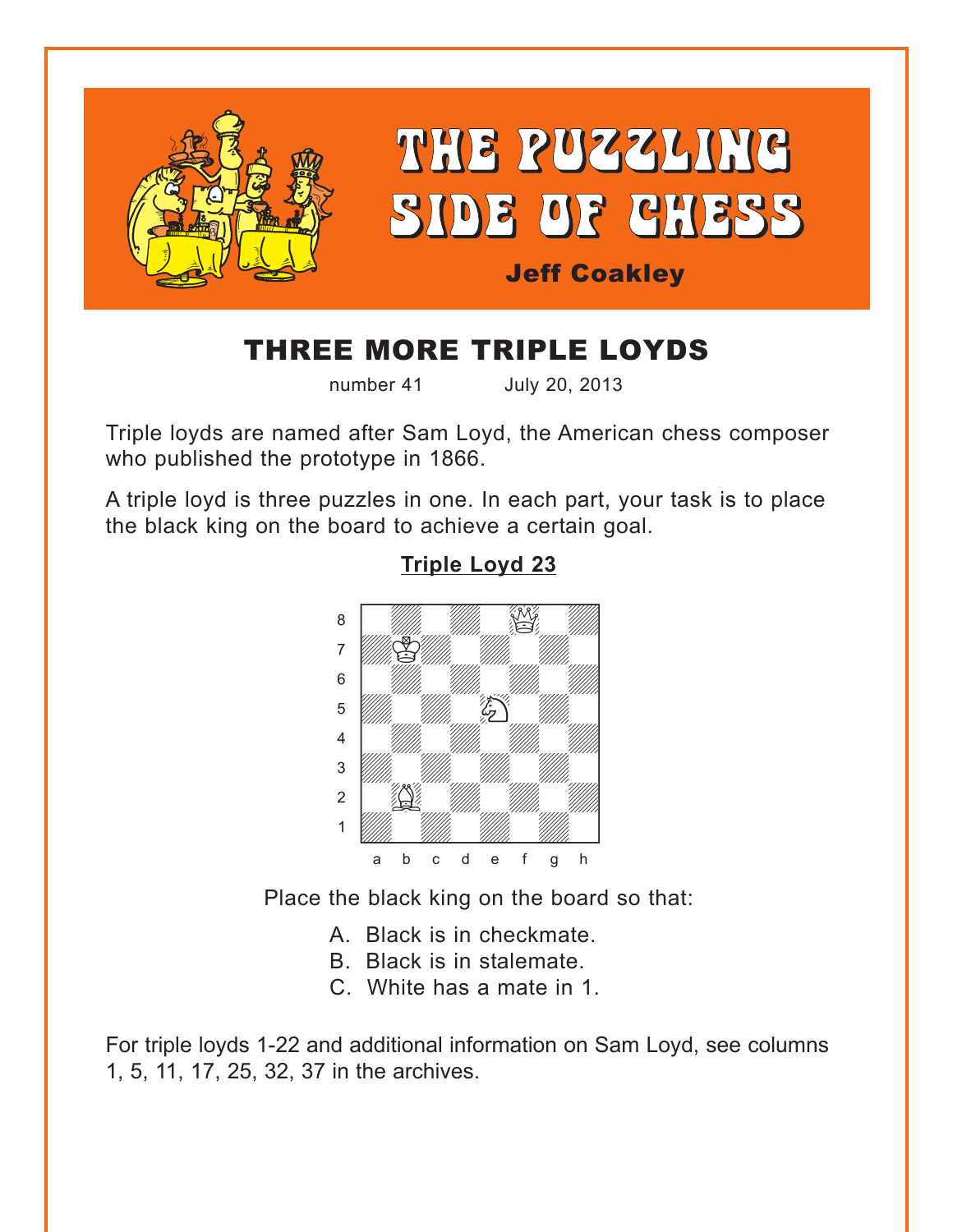<span id="page-1-0"></span>In a "sound" triple loyd, the stalemate square (part B) must be different from the mate-in-one square (part C).



**Triple Loyd 24** 

Place the black king on the board so that:

- A. Black is in checkmate.
- B. Black is in stalemate.
- C. White has a mate in 1.



Most triple loyds are pawnless and can be solved "from any side of the board". The pawn in the following position gives the board "direction".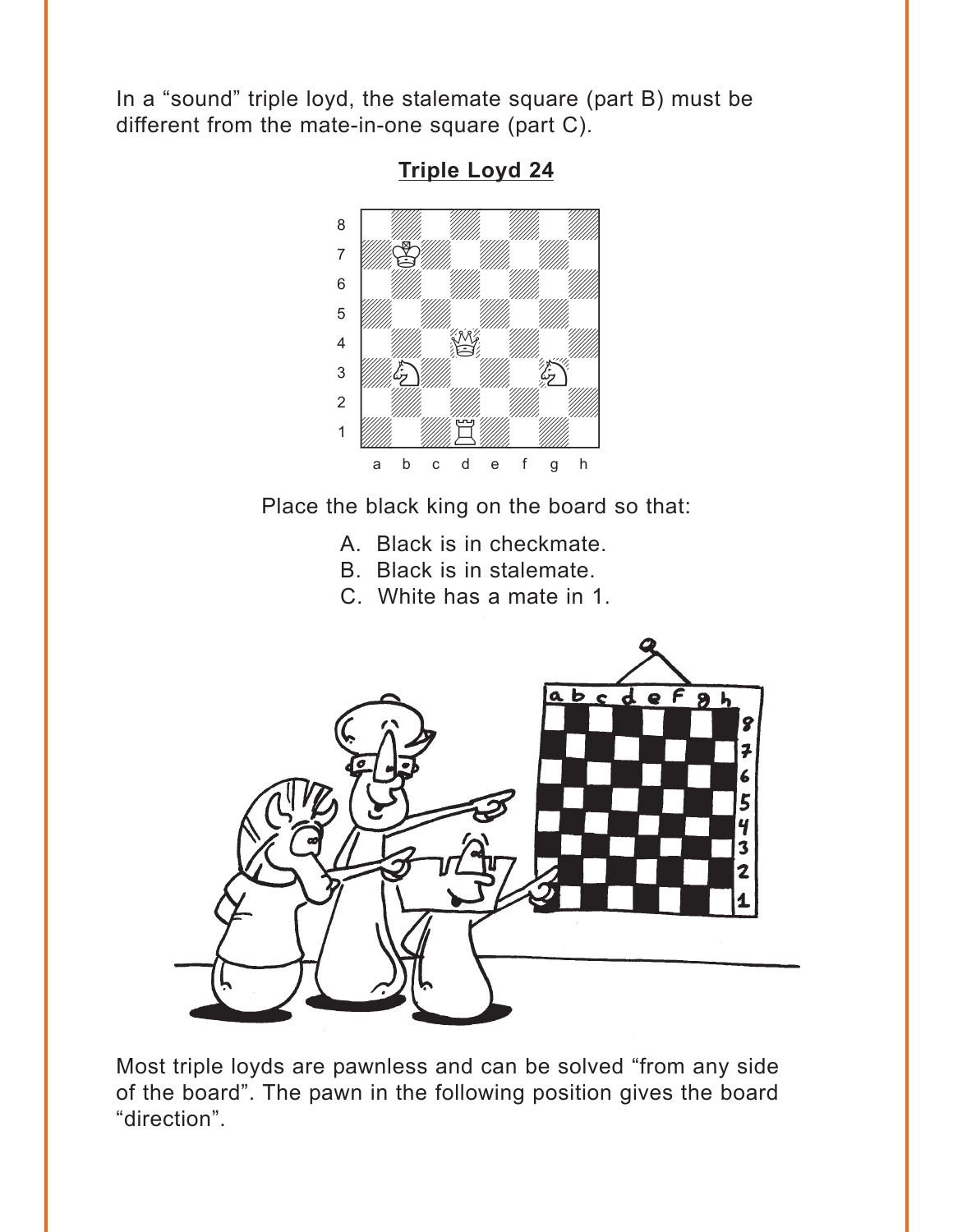## **[Triple Loyd 25](#page-4-0)**

<span id="page-2-0"></span>

Place the black king on the board so that:

- A. Black is in checkmate.
- B. Black is in stalemate.
- C. White has a mate in 1.

Triple loyds are not the only kind of chess problem in which pieces are added to the board. There is a wide range of possibilities.

In an "inverted loyd", the black king is already on the board and the white pieces must be added.



#### **[Inverted Loyd 05](#page-4-0)**

Place a white rook, bishop, and knight on the board so that White has a mate in 1.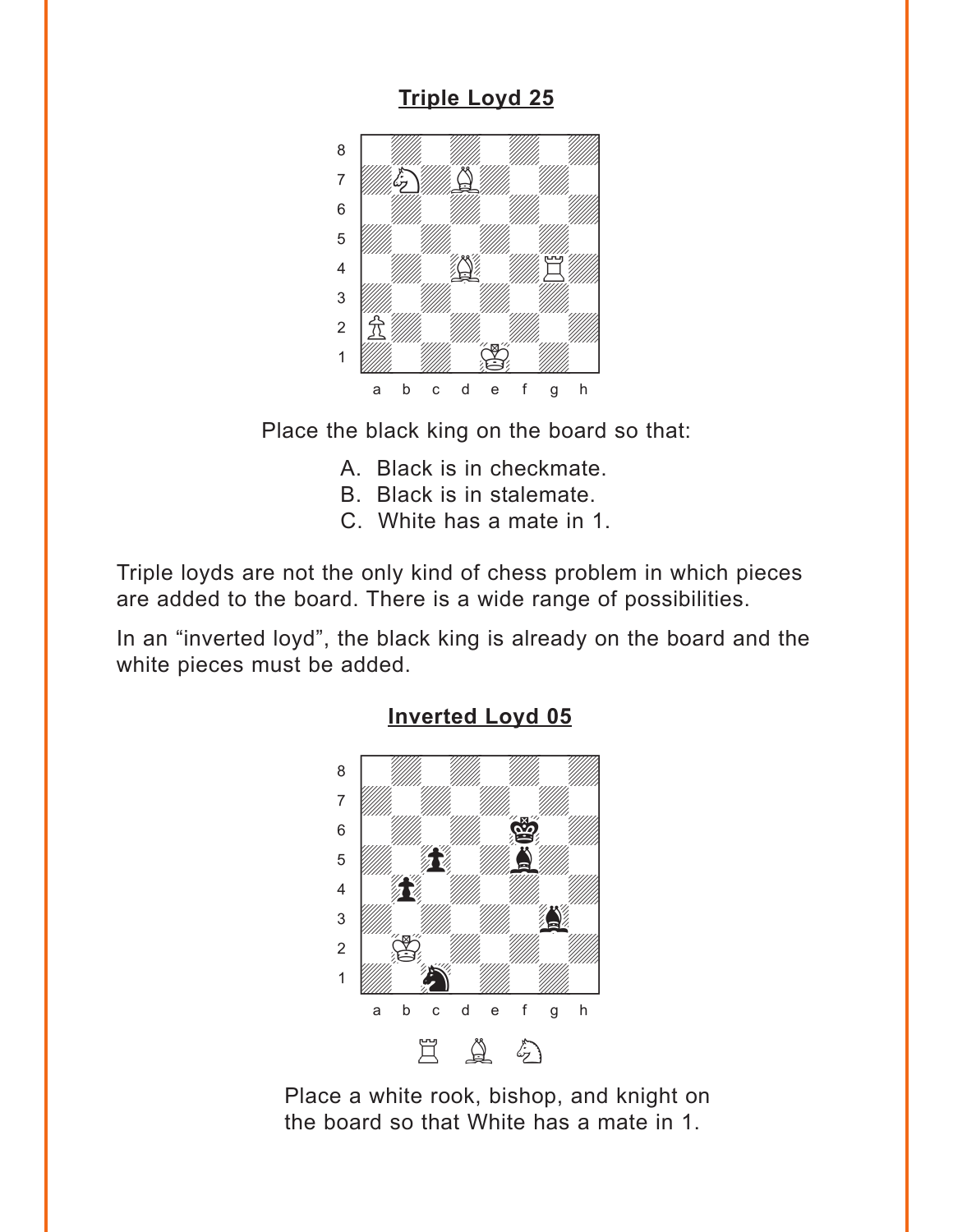# <span id="page-3-0"></span>**SOLUTIONS**

All problems by J. Coakley. Triple loyd 23 is from *Scholar's Mate 23* (1994). 24 is from *Winning Chess Puzzles For Kids Volume 2* (2010). The others are *ChessCafe.com* originals (2013).

*PDF hyperlinks*. You can advance to the solution of any puzzle by clicking on the underlined title above the diagram. To return to the puzzle, click on the title above the solution diagram.



**[Triple Loyd 23](#page-0-0)**

**[Triple Loyd 24](#page-1-0)**





A knight move to the corner is easy to overlook.